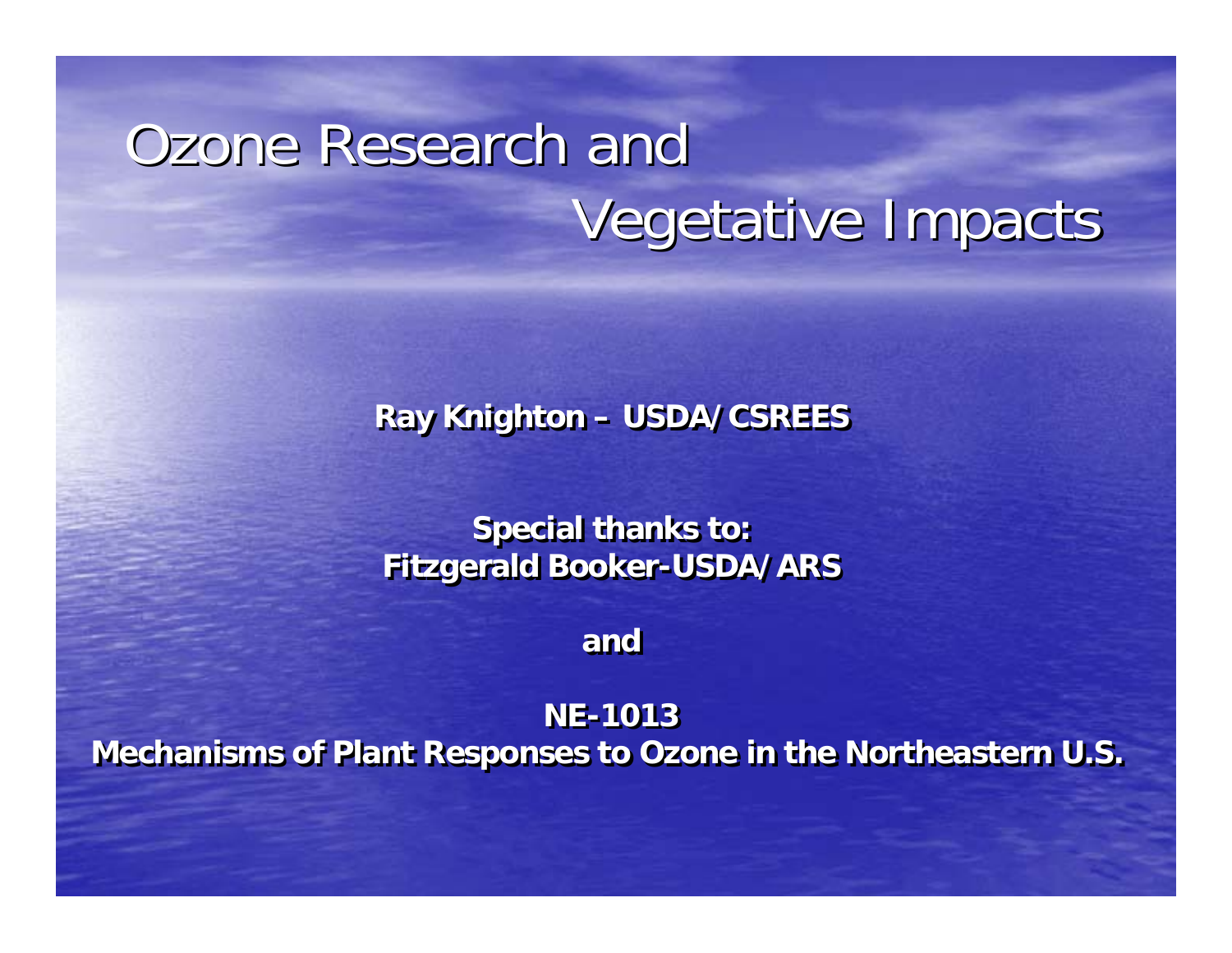### Ozone Formation

- Ozone is formed in the atmosphere when its precursors (volatile organic compounds, nitrogen oxides and carbon monoxide) generated mainly from fossil fuel combustion react with oxygen in the presence of sunlight.
- Natural vegetation, however, is a source of VOC emissions and has significant influences on regional atmospheric chemistry.
- The ozone concentration in the lower atmosphere includes two components, a background level of ozone (tropospheric ozone) and ozone formed during local air pollution events in the planetary boundary layer.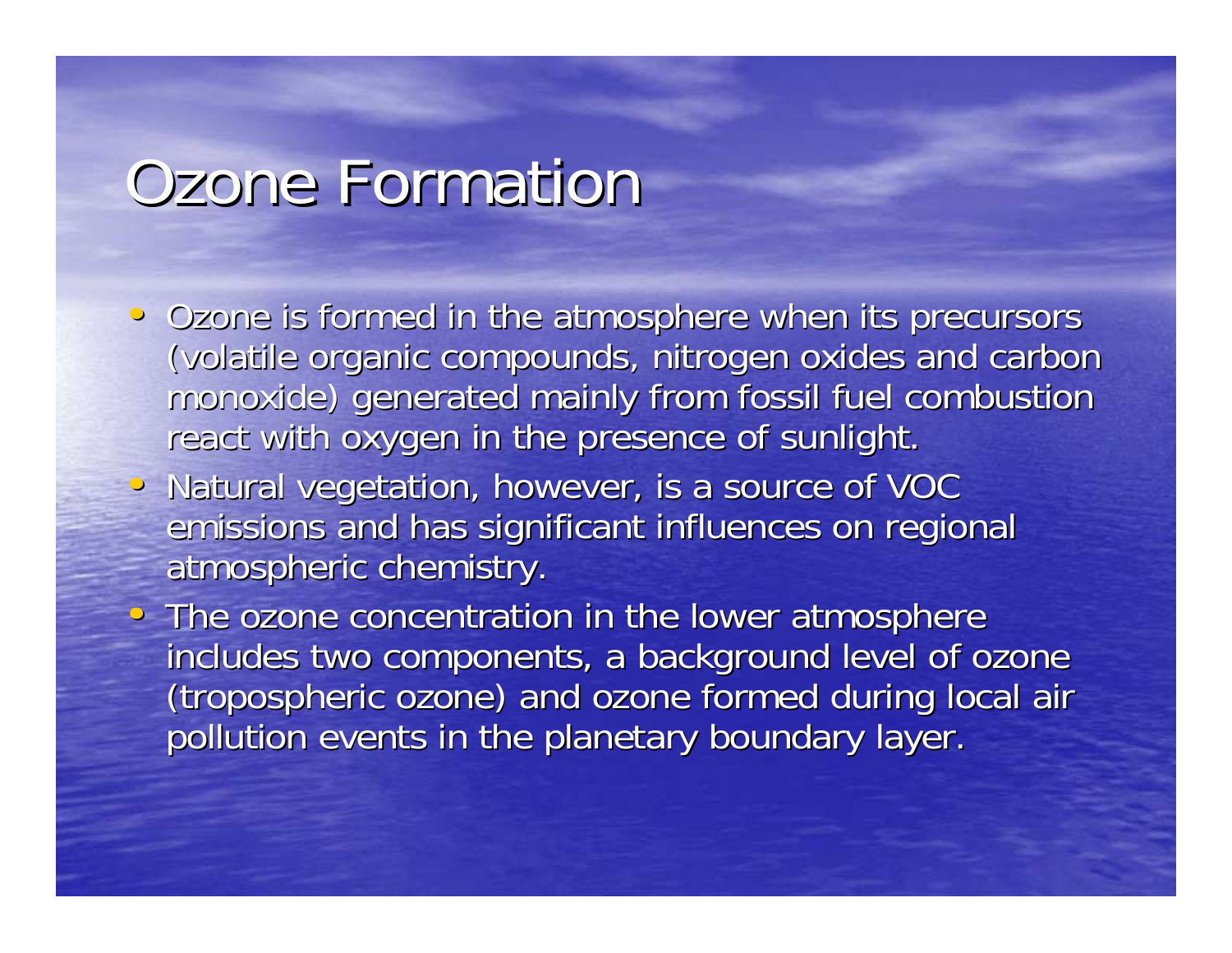#### Ozone Levels

- Ozone is not limited to urban areas because ozone and its precursors can be transported hundreds of miles into rural areas where agricultural activities occur.
- **Efforts to reduce pollution emissions have** lowered peak concentrations in the U.S., but<br>ozone levels remain high enough to impact<br>crops and forests in many regions of the U.S.
- There is a concern that future reductions in local ozone formation will be offset by rising<br>background levels as global industrialization<br>increases.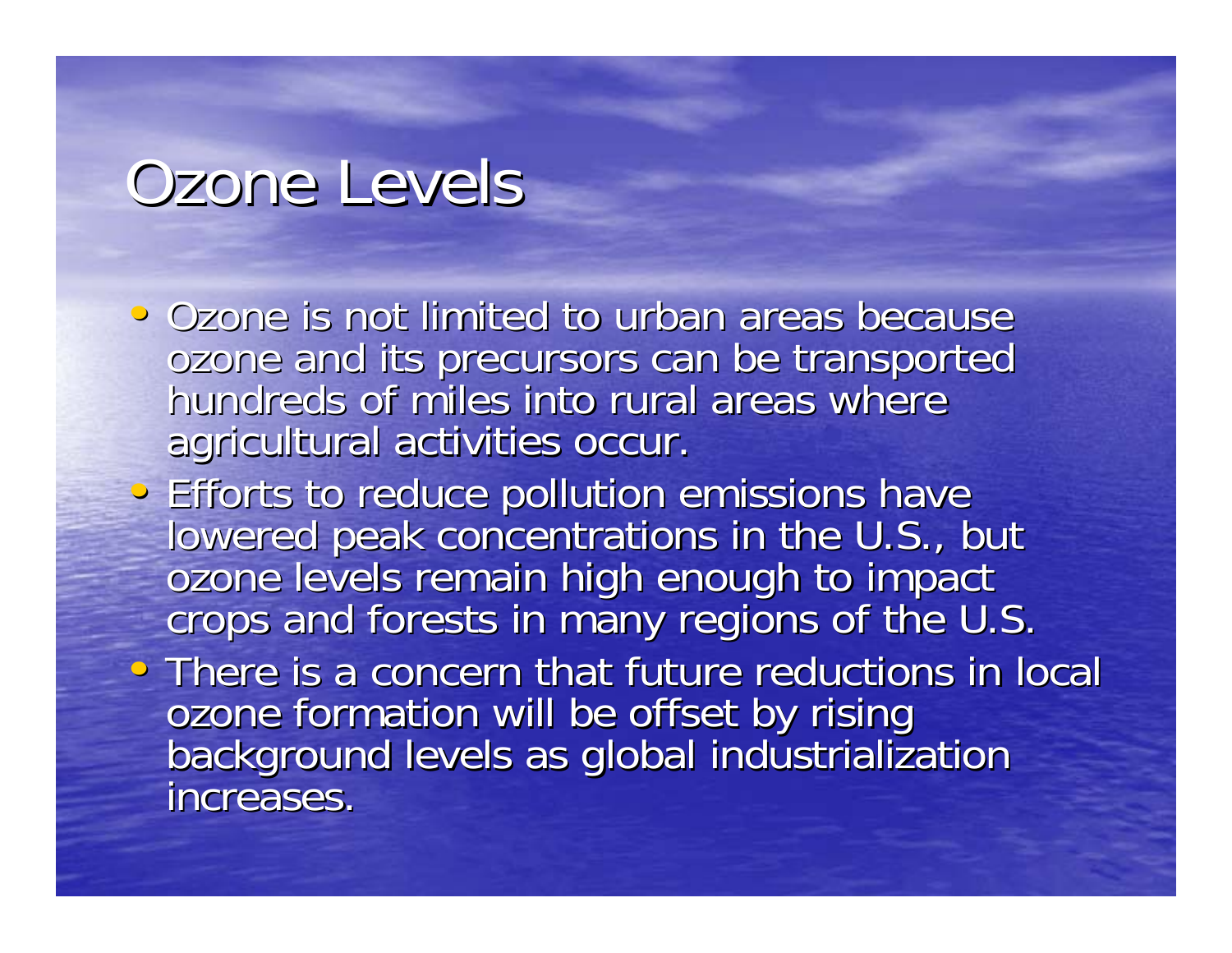# Ozone Injury to Vegetation



 $\bullet$ Ozone effects on plants are initiated in leaves when the gas enters<br>through the stomates and disrupts cellular processes, resulting in<br>suppression of growth and yield of many crops. Non-stomatal ozone<br>deposition may be lar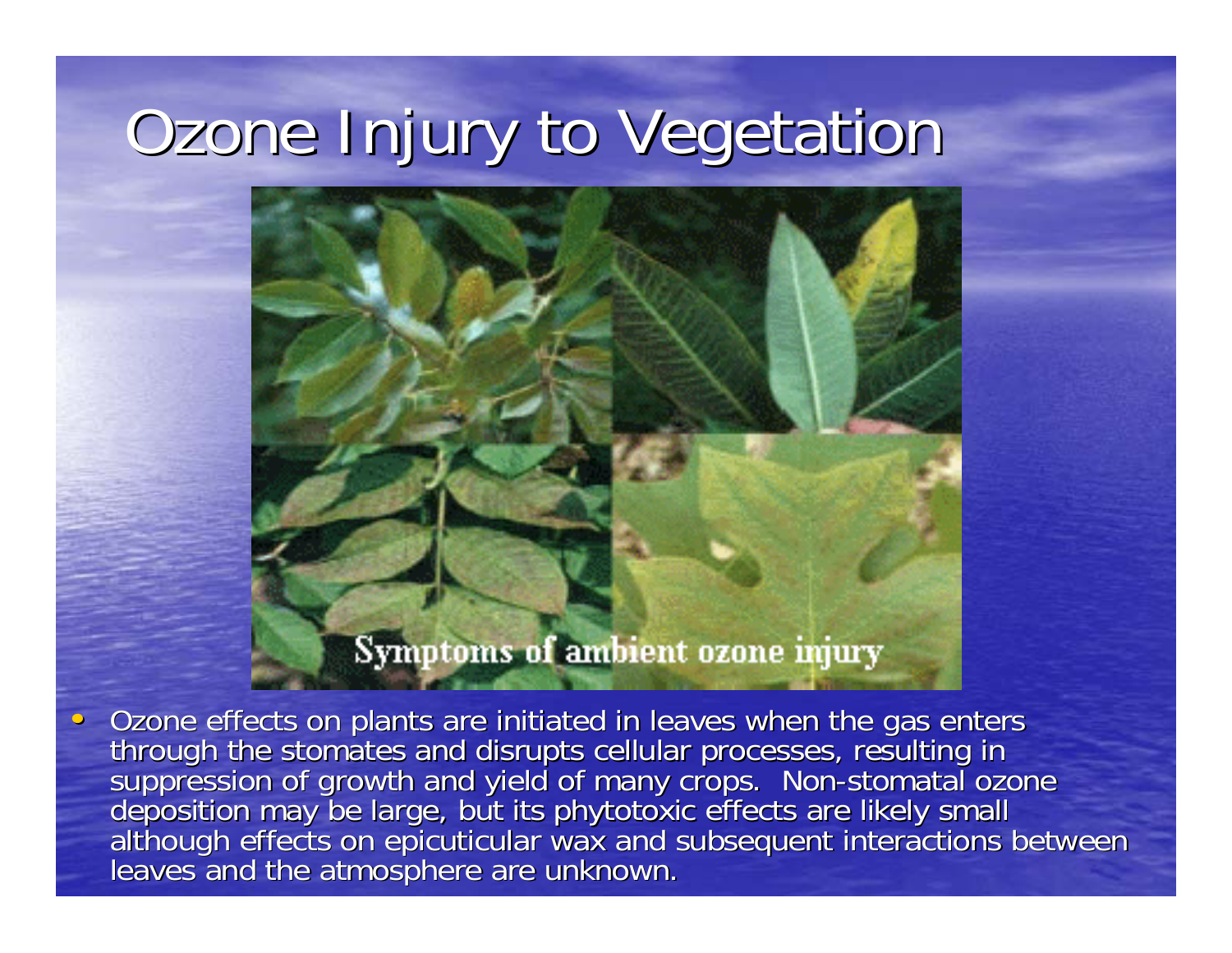#### Mechanisms

- · Ozone impairs growth primarily by inhibiting net • Ozone impairs growth primarily by inhibiting net<br>photosynthesis and perhaps translocation processes,<br>which limit availability of photosynthate needed for<br>biomass production. It is clear that ozone results in<br>lower carbon bisphosphate carboxylase (Rubisco) activity in the chloroplasts of leaves.
- Allocation of carbon and energy resources to<br>detoxification and repair processes in ozone-stressed<br>plants likely detracts from growth as well.
- With less carbon availability, plants produce fewer<br>branches, leaves, roots, flowers and fruit.
- · Ozone exposure also accelerates plant senescence, reduces leaf longevity, decreases water use efficiency,<br>and inhibits pollen tube growth.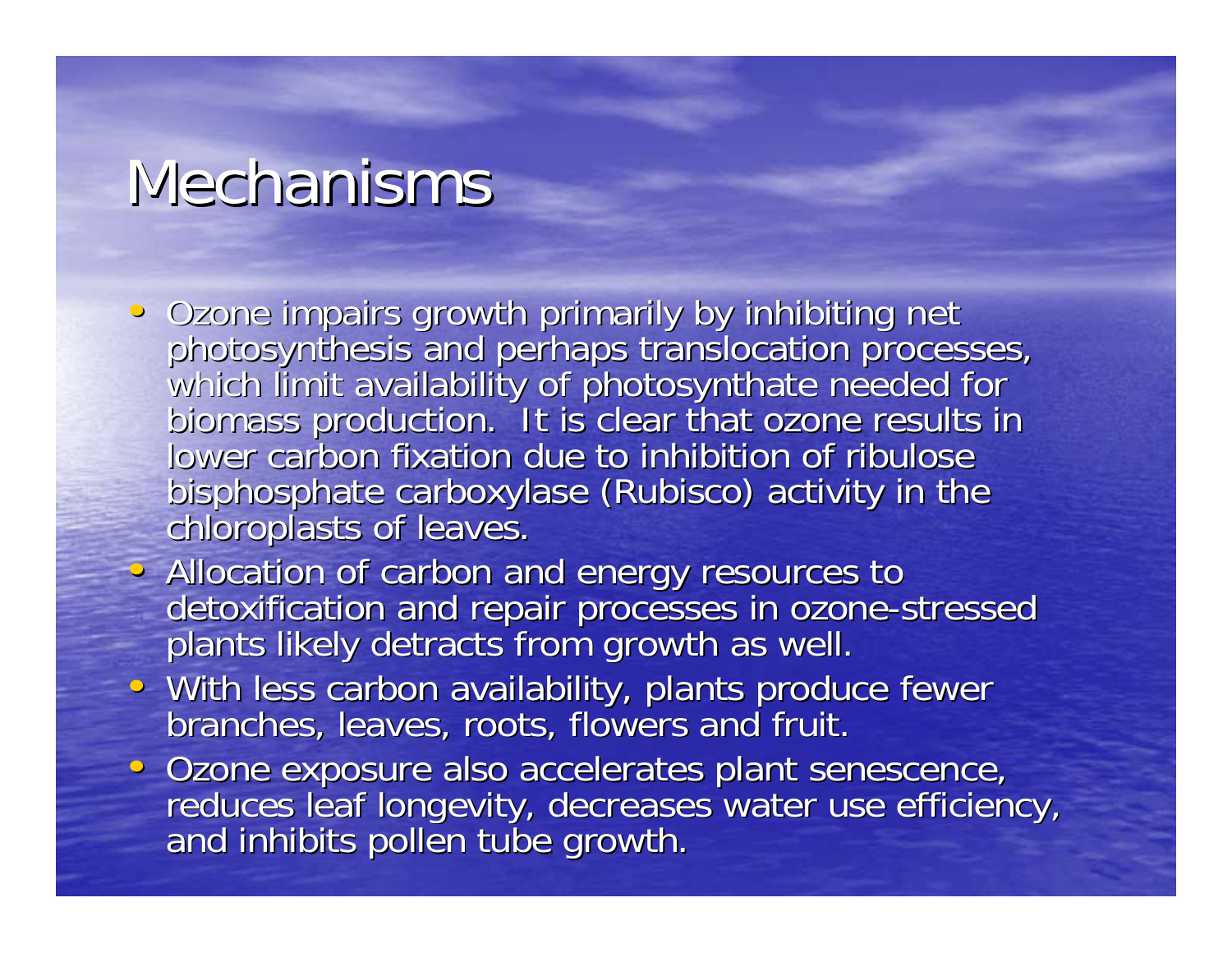# Ozone Impacts on Crop Yield

- $\hspace{.1cm} \circ \hspace{.1cm}$ Current ground-level ozone concentrations in many regions of the Current ground-level ozone concentrations in many regions of the<br>U.S. can suppress yields of sensitive crops by 5 - 15%, with - 15%, with greater impacts expected if ozone levels continue to rise. Some of<br>the most productive agricultural areas in the U.S. are exposed to<br>elevated ozone (Northeast, Mid-Atlantic, Southeast, Midwest, eastern Central Plains, east Texas, central California).
- · Sensitive crops include soybean, cotton, peanut, clover, alfalfa, rice, and wheat. (and tobacco). Many fruit and vegetable crops<br>such as tomato, bean, grape, watermelon, and potato are ozone<br>sensitive. Some fruit trees exhibit foliar injury due to ozone.
- In California, ozone-caused yield losses were highest in cantaloupe, grape, cotton, orange, onion, and bean, where losses<br>were projected to range from 12 to 31%. For these crops, which<br>are grown primarily in the San Joaquin Valley and southern<br>California, reductions in yield may
- Projected yield losses due to ozone were less severe in lemon,<br>alfalfa, wheat, corn, processing tomato, rice, and silage, where<br>losses ranged from 3 to 9%. (California EPA 1997).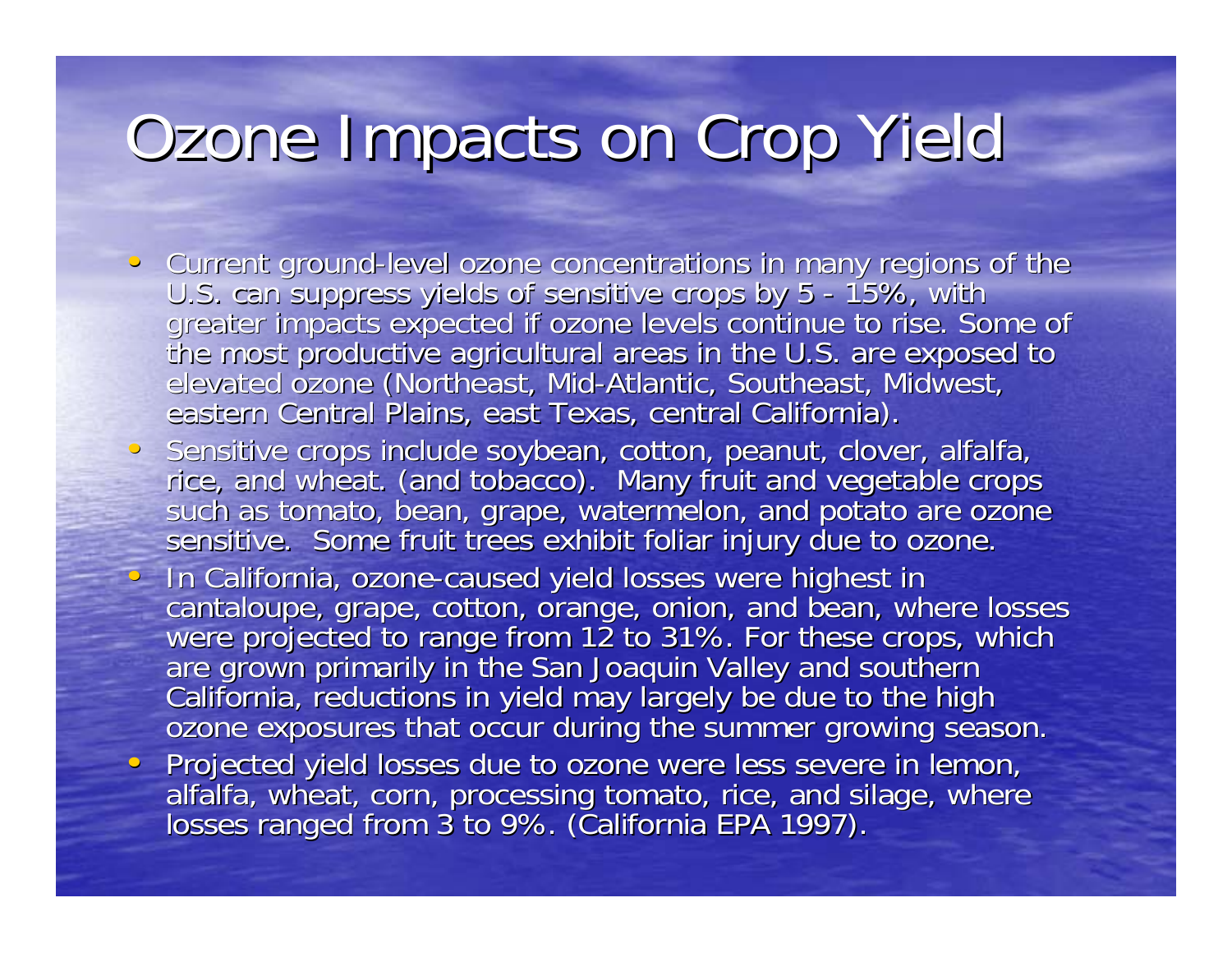#### **Proportional Yield Response**



Heagle, A.S. 1989. Ozone and crop yield. Annual Review of Phytopathology 27:397-423.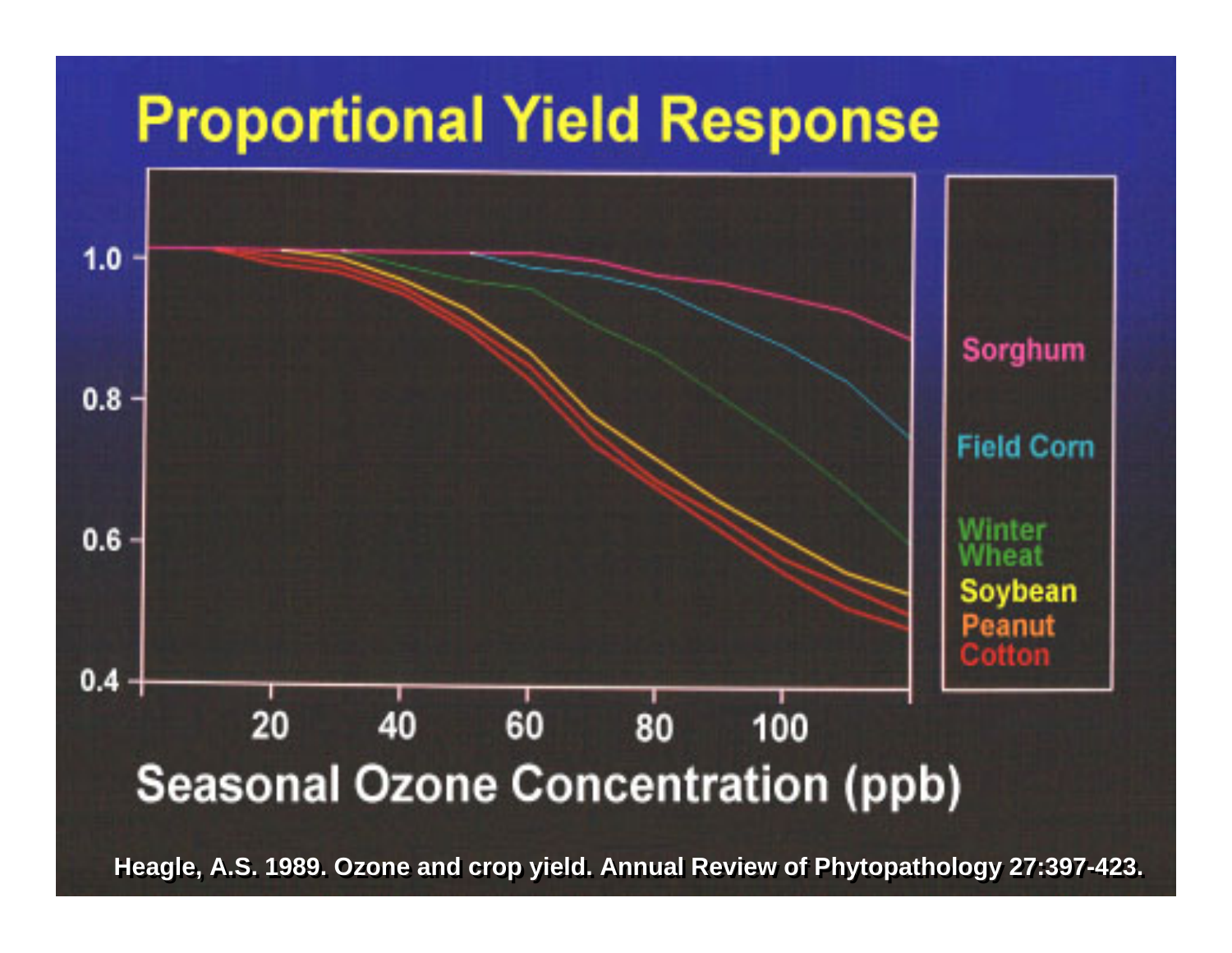# Ozone Experiments

**Controlled environment** chambers for ozone treatments



Open top field chamber for ozone. treatment of plants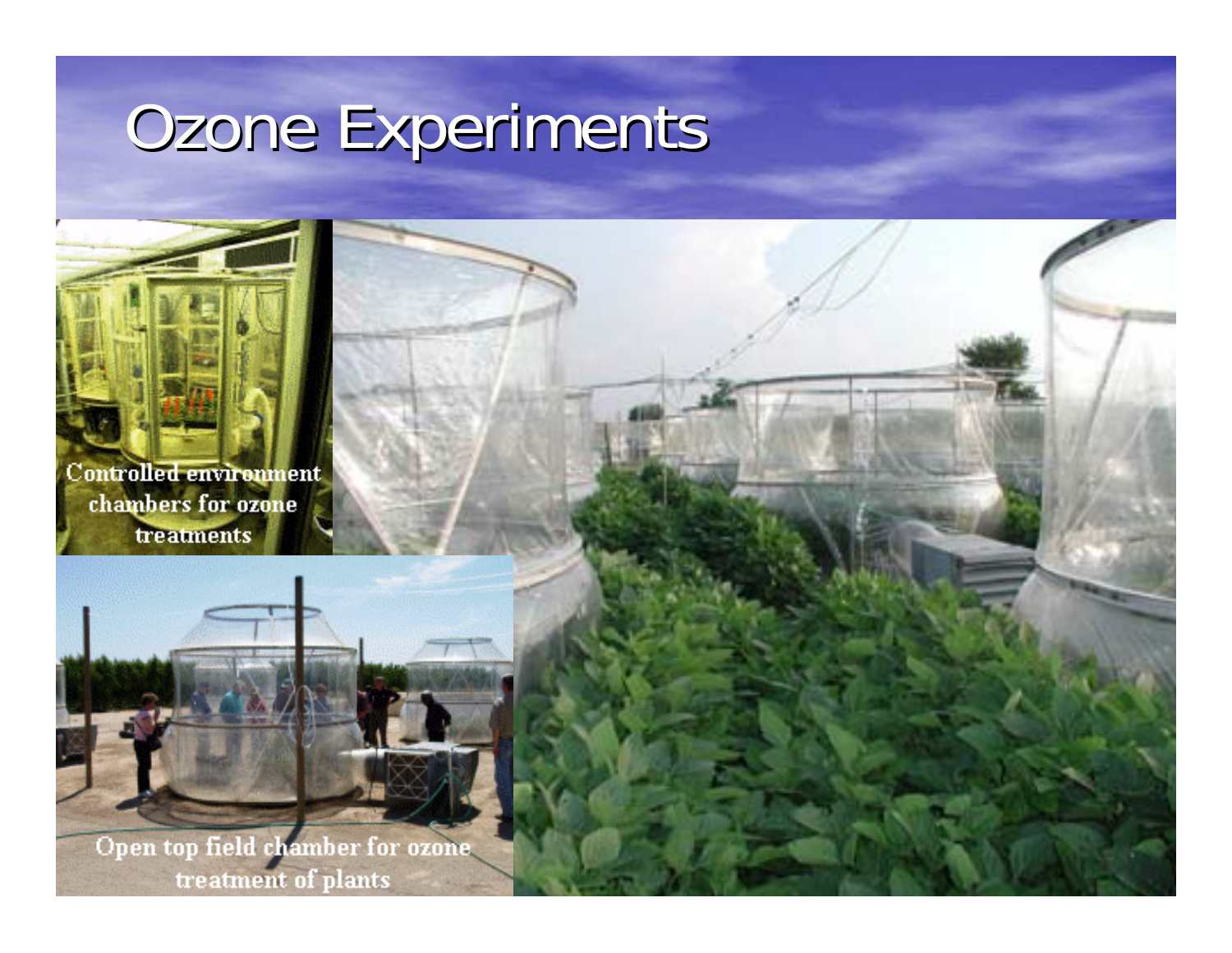**The Aspen FACE (Free-Air Carbon Dioxide Enrichment) The Aspen FACE (Free-Air Carbon Dioxide Enrichment) Experiment is a multidisciplinary study to assess the Experiment is a multidisciplinary study to assess the effects of increasing tropospheric ozone and carbon effects of increasing tropospheric ozone and carbon dioxide levels on the structure and function of northern dioxide levels on the structure and function of northern forest ecosystems forest ecosystems**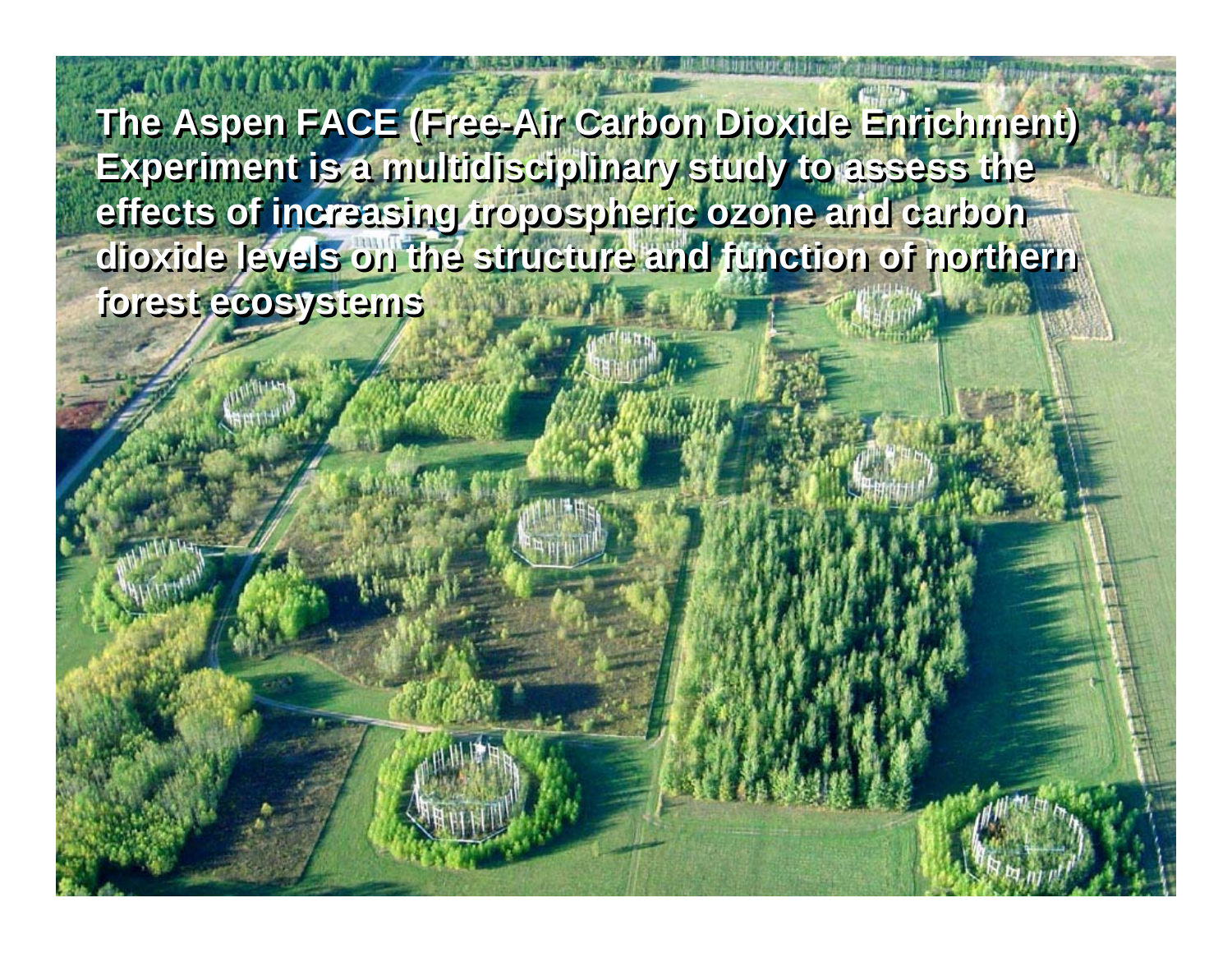#### **Results to date from the FACE experiment: Results to date from the FACE experiment:**

•**FACE provides a window into the future and allows for**  •**FACE provides a window into the future and allows for experimental testing of CO2/O3 interactions under realistic experimental testing of CO2/O3 interactions under realistic forest conditions. forest conditions.** 

•**Our results suggest that moderate levels of O3 will offset**  •**Our results suggest that moderate levels of O3 will offset elevated CO2 responses projected for the year 2100. elevated CO2 responses projected for the year 2100.** 

•**Our results suggest carbon sequestration under elevated**  •**Our results suggest carbon sequestration under elevated CO2 is being overestimated by modellers who do not CO2 is being overestimated by modellers who do not consider O3 in areas with periodic episodic O3. consider O3 in areas with periodic episodic O3.** 

•**Elevated CO2 delays normal autumn leaf senescence,**  •**Elevated CO2 delays normal autumn leaf senescence, predisposing some aspen genotypes to winter dieback. predisposing some aspen genotypes to winter dieback.** 

**O3. O3.** 

•**Our preliminary results indicate that aspen and birch**  •**Our preliminary results indicate that aspen and birch insects and diseases may increase under elevated CO2 and insects and diseases may increase under elevated CO2 and**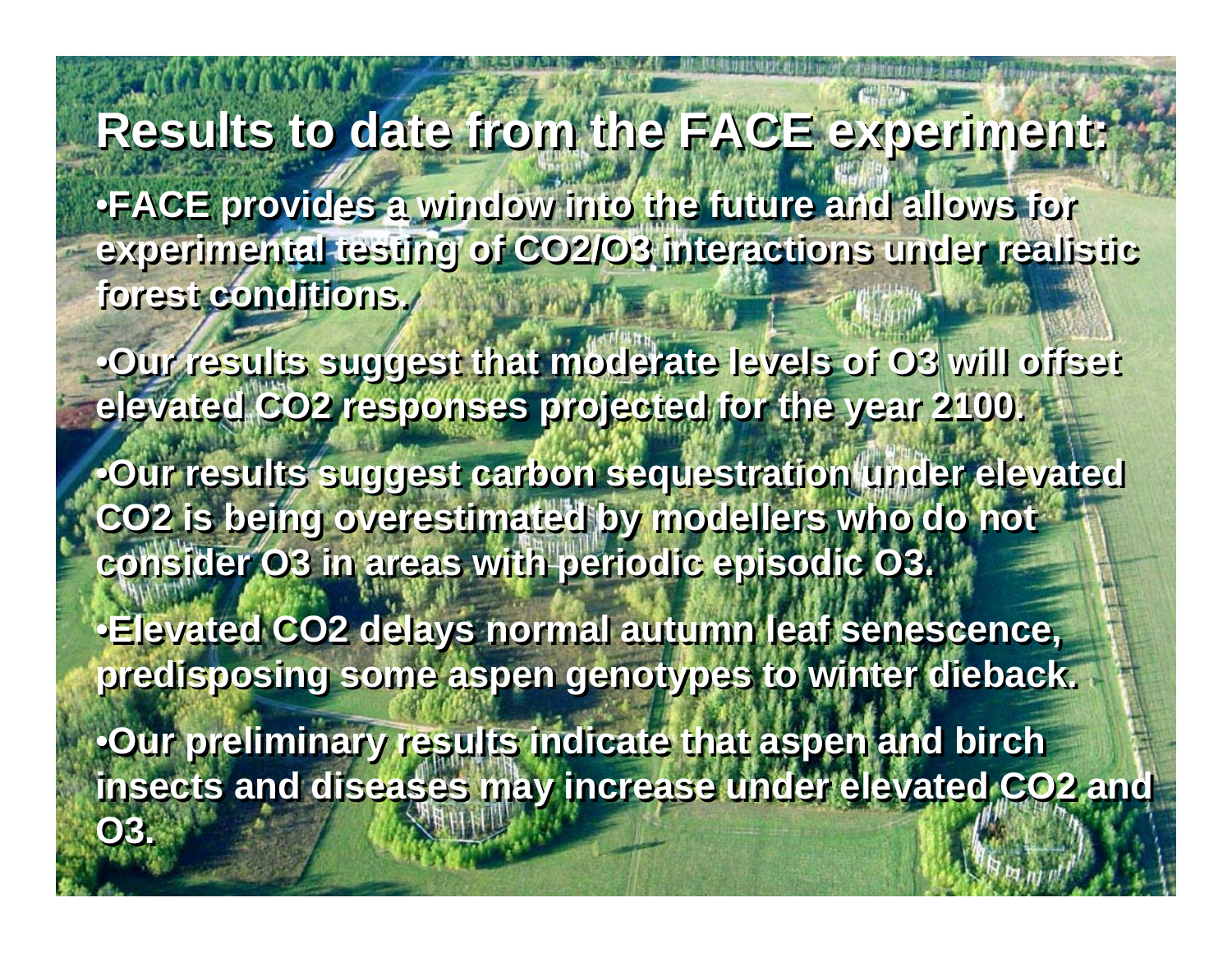**SoyFACE (Soybean Free Air Concentration Enrichment) is an SoyFACE (Soybean Free Air Concentration Enrichment) is an innovative facility for growing crops under production field conditions innovative facility for growing crops under production field conditions in an atmosphere that is anticipated for the middle of this century, in an atmosphere that is anticipated for the middle of this century, namely one with higher levels of carbon dioxide and ozone. namely one with higher levels of carbon dioxide and ozone.**

**http://www.soyface.uiuc.edu/index.htm http://www.soyface.uiuc.edu/index.htm**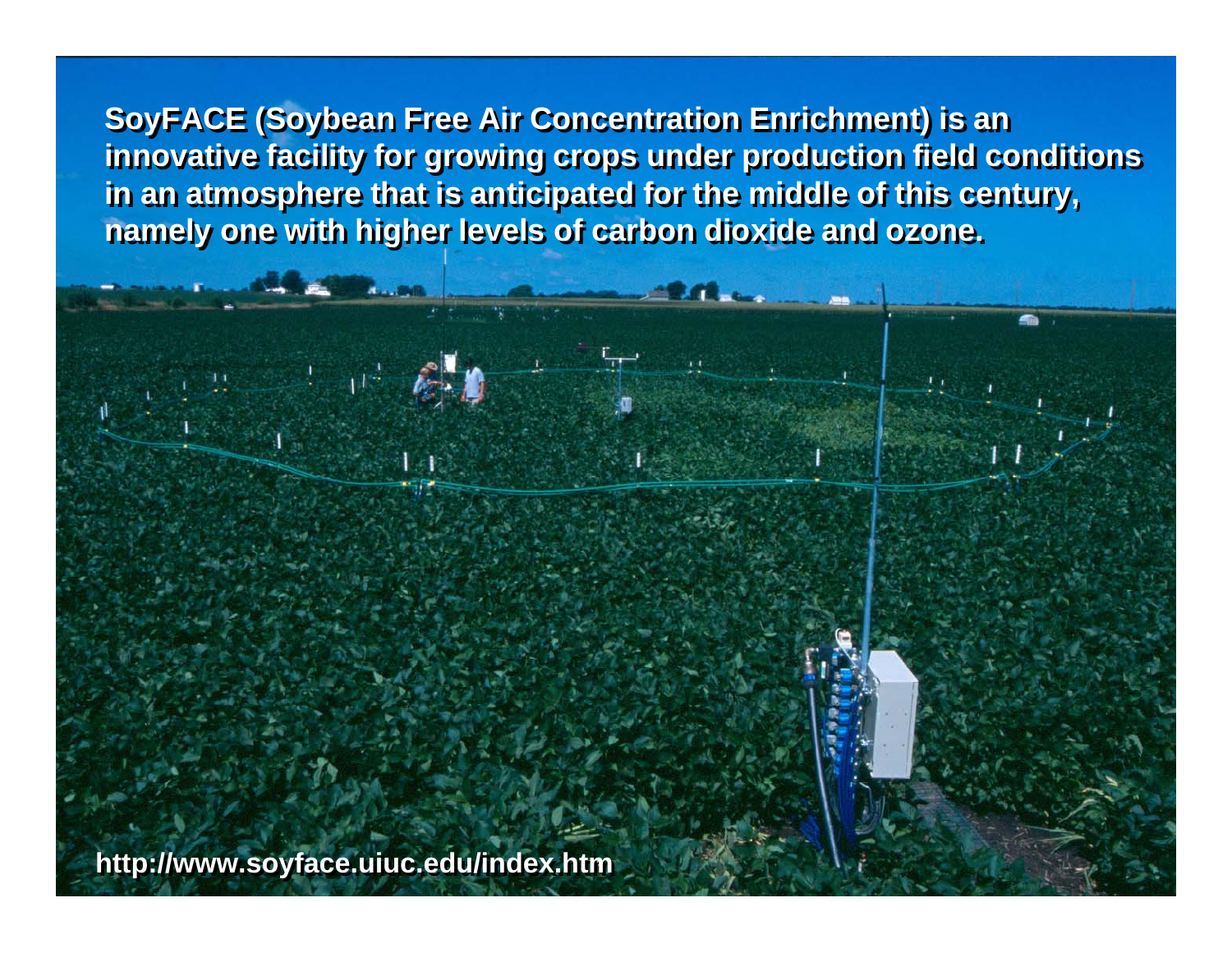## Midwest Ozone Concentrations

- **The air pollutant ozone has risen steadily in the** rural Midwest since the 1960s. Daytime summer concentrations in central Illinois average 50 – 60<br>parts per billion (ppb). • The air pollutant ozone has risen steadily in the<br>rural Midwest since the 1960s. Daytime summer<br>concentrations in central Illinois average 50 – 60 – 60 parts per billion (ppb).
- Soybean is one of the most sensitive crops to ozone, showing yield decreases when levels a exceed 30 ppb. • Soybean is one of the most sensitive crops to ozone, showing yield decreases when levels exceed 30 ppb.
- Studies in chambers suggest that current levels • Studies in chambers suggest that current levels<br>in Illinois lower soybean yields by about 10%. • However, until now this has not been tested in fields in the open air. SoyFACE has provided the fields in the open air. SoyFACE ha<mark>s pro</mark>vided the<br>first "real-world" test of these losses. " test of these losses.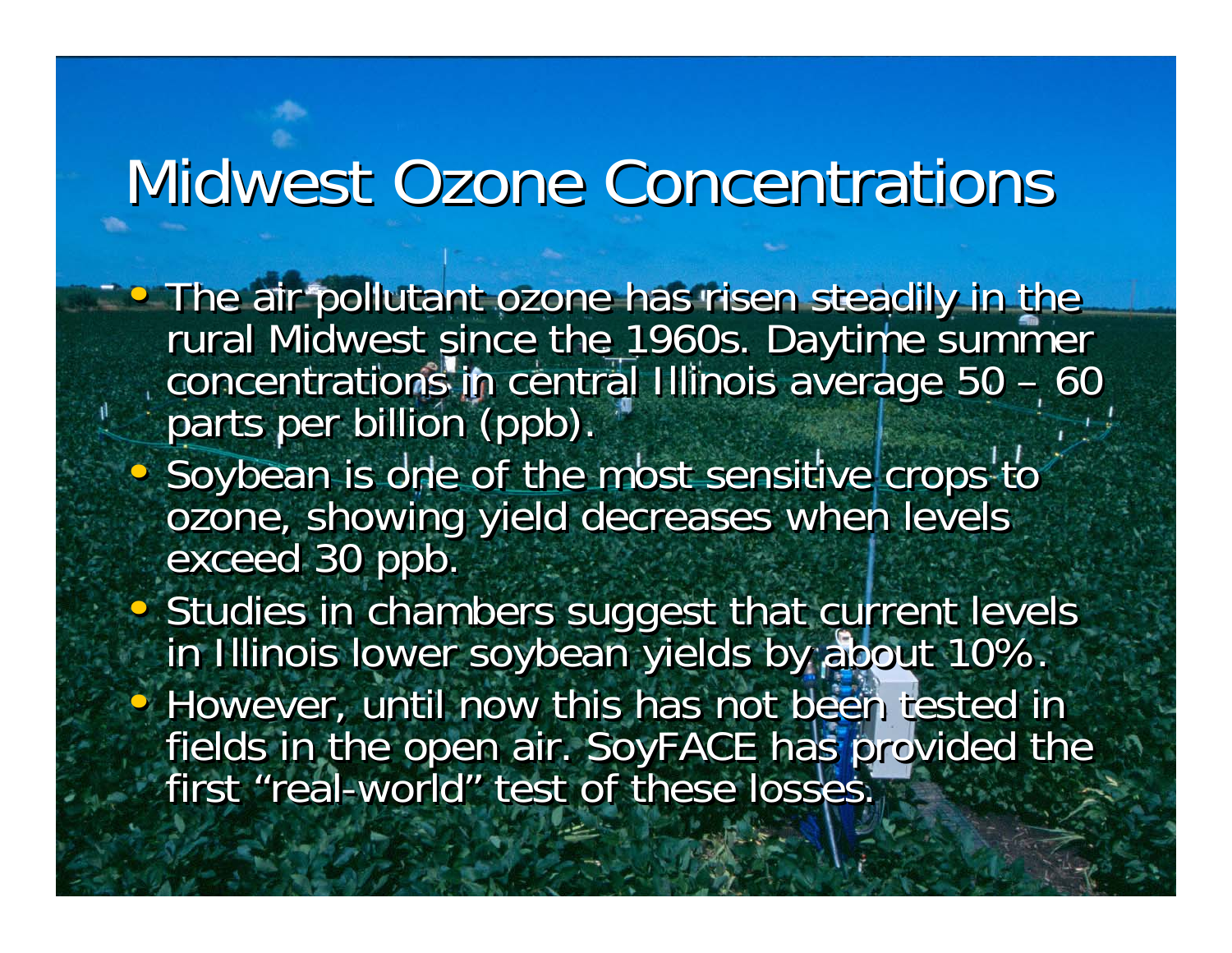# Reduced Yields in Soybean

• The facility raises the ozone level, 20% background,<br>from planting to harvest. from planting to harvest.

• In 2002 the background daytime ozone concentration was 60 ppb, the current average for Central Illinois, and an increase to 72 ppb, the mean level expected for 2030 2050, decreased yield by 15%. This not only confirms the expectation from chamber studies of a yield loss, but shows even more damage.  $\bullet$ • In 2002 the background daytime ozone concentration<br>was 60 ppb, the current average for Central Illinois, and<br>an increase to 72 ppb, the mean level expected for 2030 –– 2050, decreased yield by 15%. This not only confirms<br>the expectation from chamber studies of a yield loss, but<br>shows even more damage.

In 2003 mean ozone concentration was low at 50 ppb. Increasing this by 20% raised the concentration to the 60 ppb, the average typical of Central Illinois summers • In 2003 mean ozone concentration was low at 50 ppb.<br>Increasing this by 20% raised the concentration to the<br>60 ppb, the average typical of Central Illinois summers<br>today, and lowered yield by 25%.

•

 $\bullet$ 

 $\bullet$ 

• 2003, as a low ozone year, showed the yield loss that the crop suffers in an average year today while 2002 • 2003, as a low ozone year, showed the yield loss that<br>the crop suffers in an average year today while 2002<br>showed the further loss that will occur, if we do not find a solution.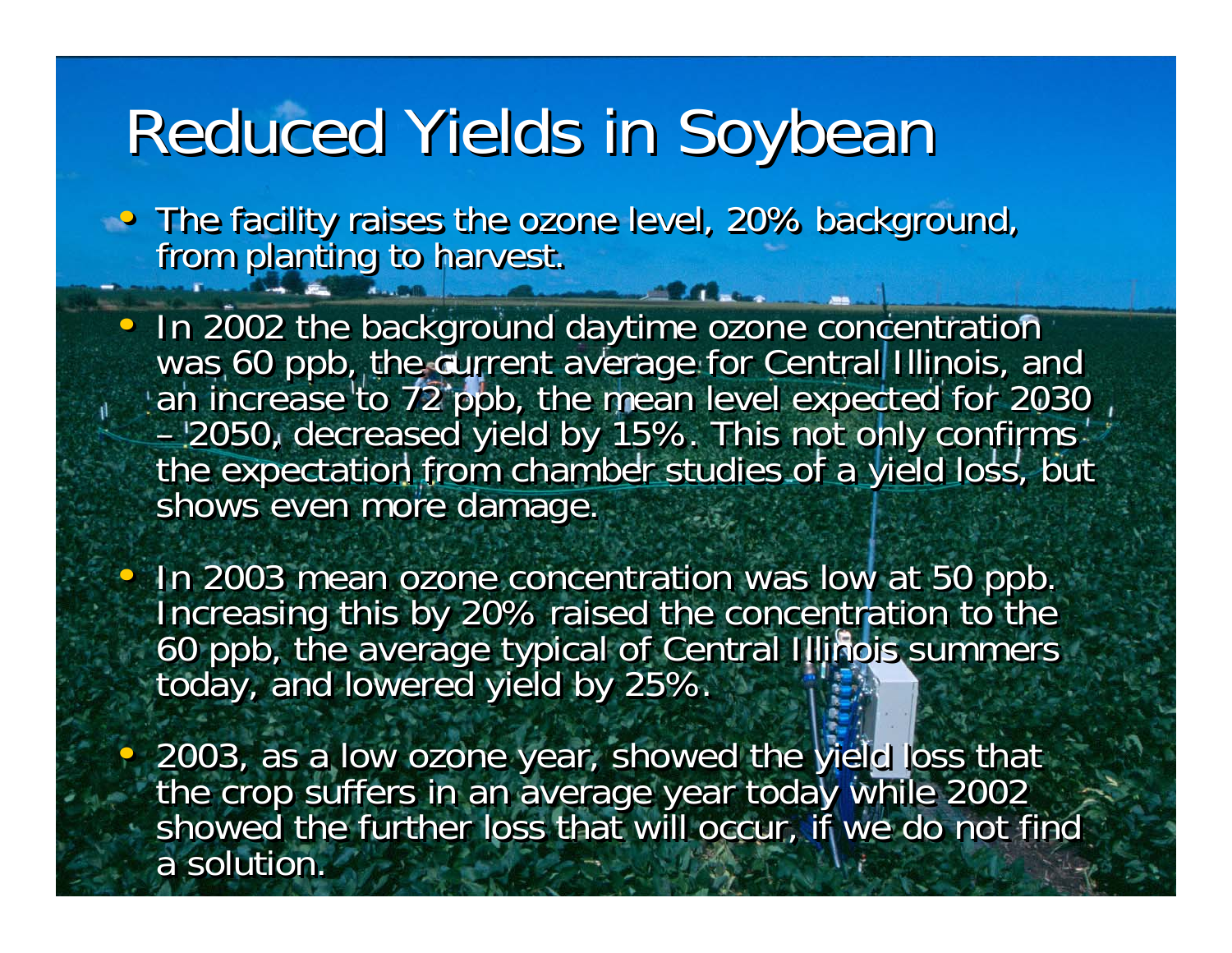# Impacts to Midwest Agriculture

•

 $\bullet$ 

•

 $\bullet$ 

- Ozone is low in S.America so developing ozone tolerant soybean will be critical to maintaining the competitiveness of the Midwest crop.
- **Although varieties vary in their response to ozone, all** show some yield loss and there is no connection between release date and degree of yield loss.
- That is, varieties selected under the higher ozone levels of the last decade appear no more resistant than those of 100 years ago.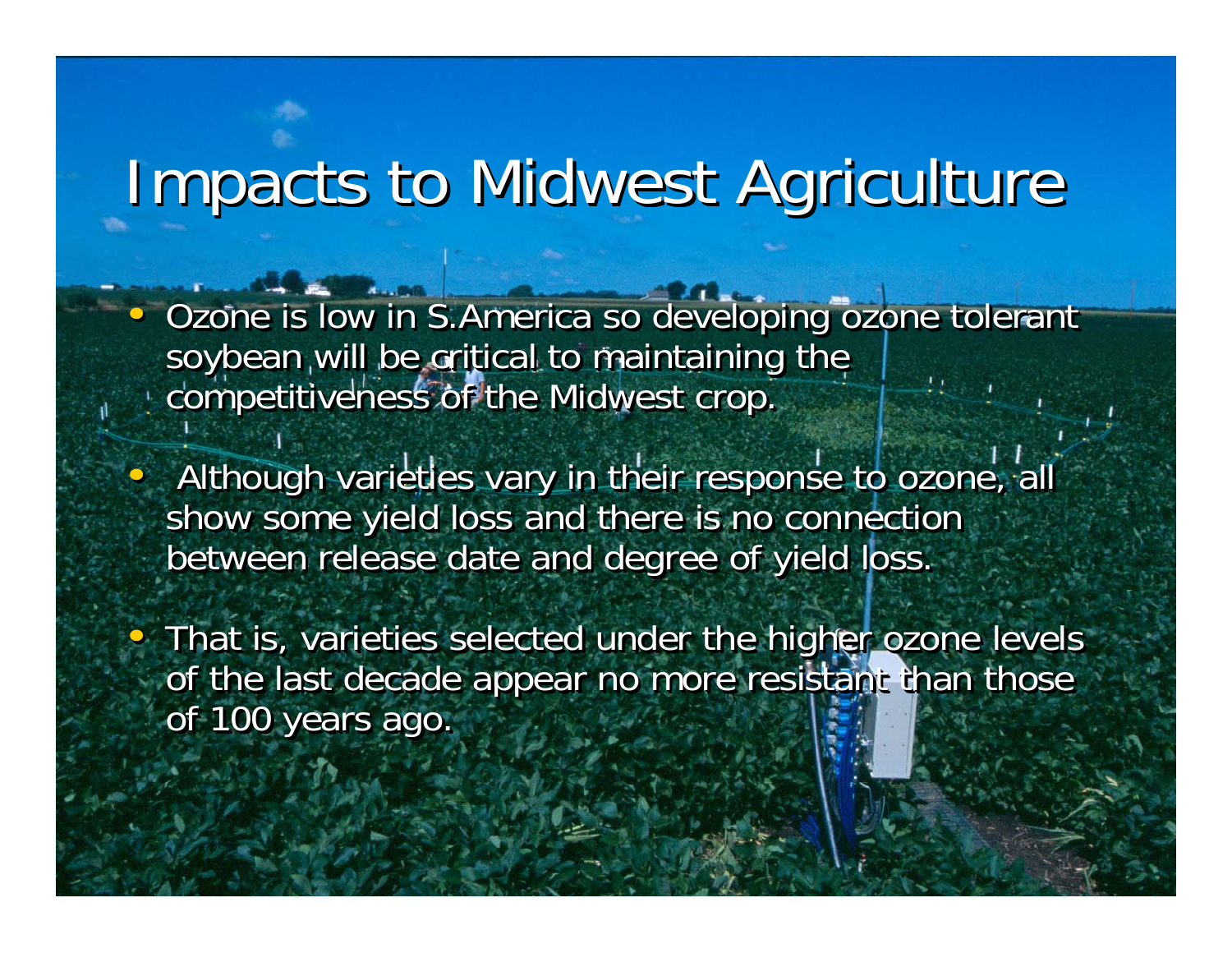## More Research Results

**• Through collaborative research between** Minnesota and Alberta scientists, in a chamber-less, natural field exposure study in Alberta, ambient air quality and meteorological factors accounted for twothirds of the variability in alfalfa yield; air quality influenced half of the accounted variation, with ozone alone accounting for 25%.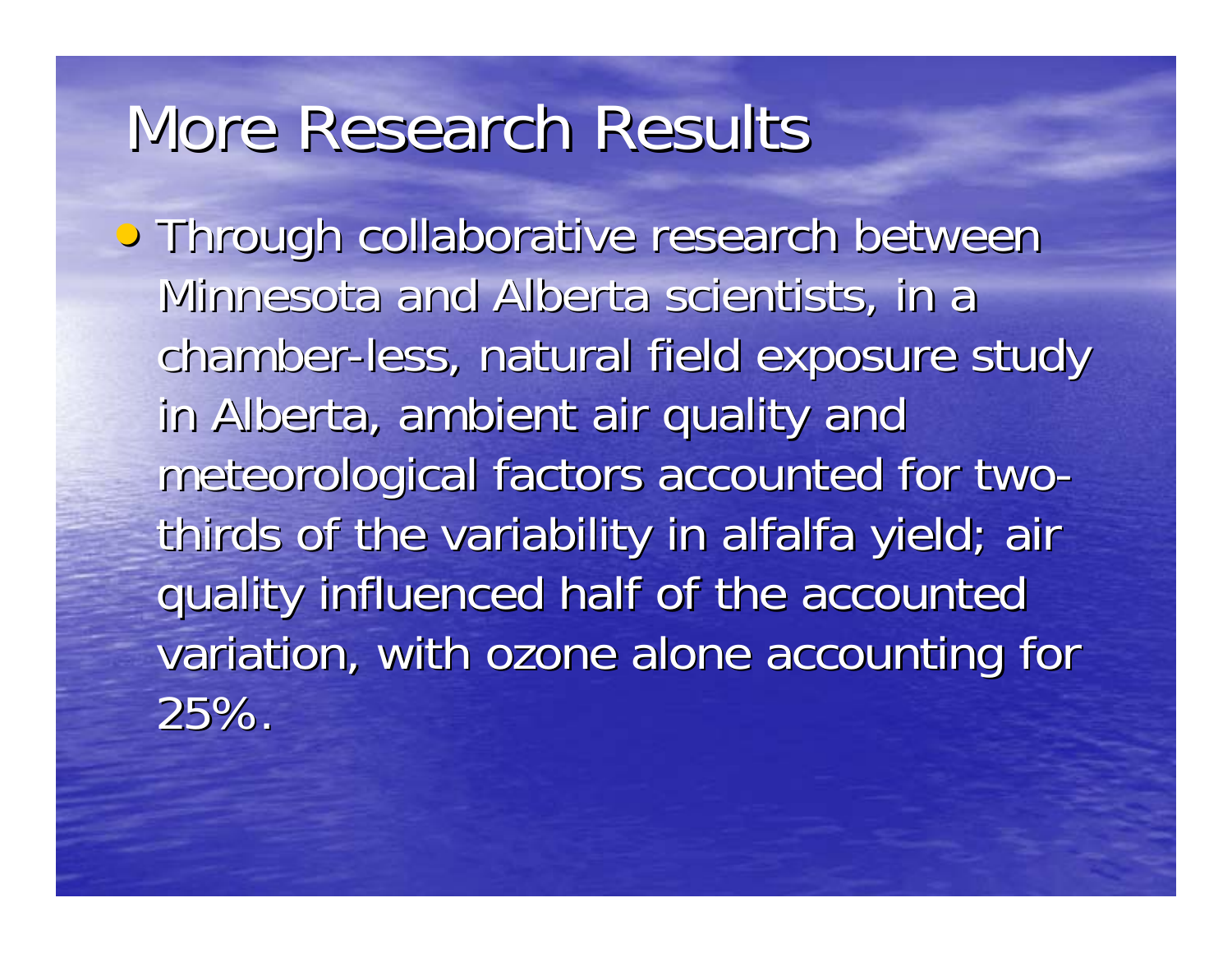## More Research Results

- Based on increased deposition and lignification of cell-wall constituents in a number of common grassland species, loss of nutritive quality to mammalian herbivores due to ozone injury can be expected to approach the same order of magnitude as that observed for biomass yield depression. This is important because total loss of consumable food value (fractional reduction in yield  $\times$  fractional reduction in nutritive quality for herbivores) can be much more significant than biomass yield reductions alone in the assessment of the true economic impact of ozone on herbaceous vegetation under current and future global-climate scenarios. (Muntifering & Chappelka 2006).
- Elucidation of causal relationships between ambient air quality, crop yield and nutritive quality represents a novel application of air pollution research to forage-based animal production systems.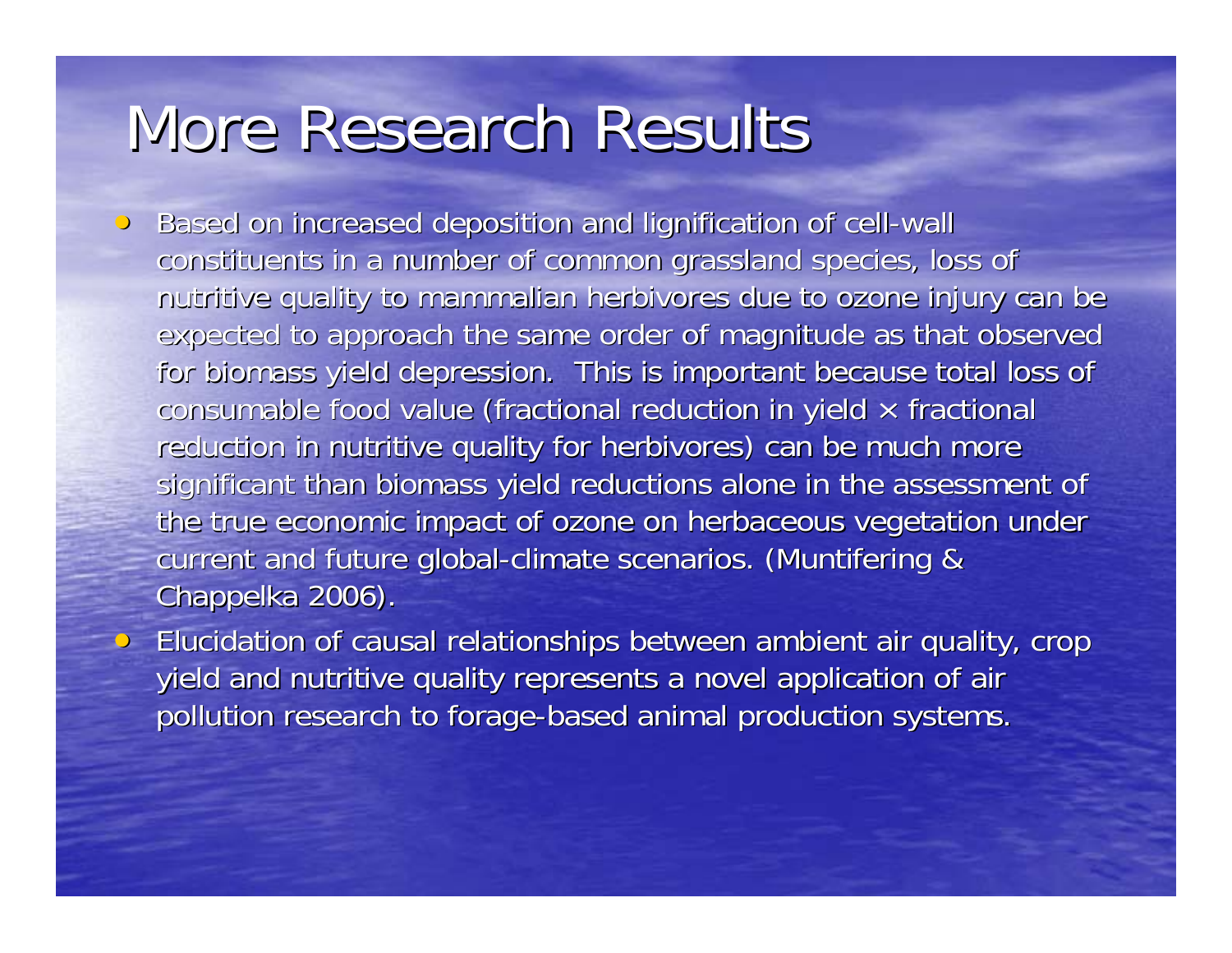## More Research Results

- $\hspace{.1cm}$   $\hspace{.1cm}$ Increases in atmospheric carbon dioxide tend to ameliorate ozone injury. Elevated carbon dioxide and ozone pollution interact to affect crop yields, suggesting that projected benefits of rising carbon dioxide in the atmosphere are overly optimistic and are based on conceptual models that are too simplistic.
- Ambient levels of ozone in many national parks are currently high enough to cause visible foliar injury on a wide range of native plant species. These parks include Acadia National Park, Shenandoah National Park, Great Smoky Mountain National Park, Rocky Mountain National Park, Sequoia and Kings Canyon National Parks, and Yosemite National Park. Some plants with foliar injury have been shown to have physiological dysfunction, for example altered stomatal conductances and water use.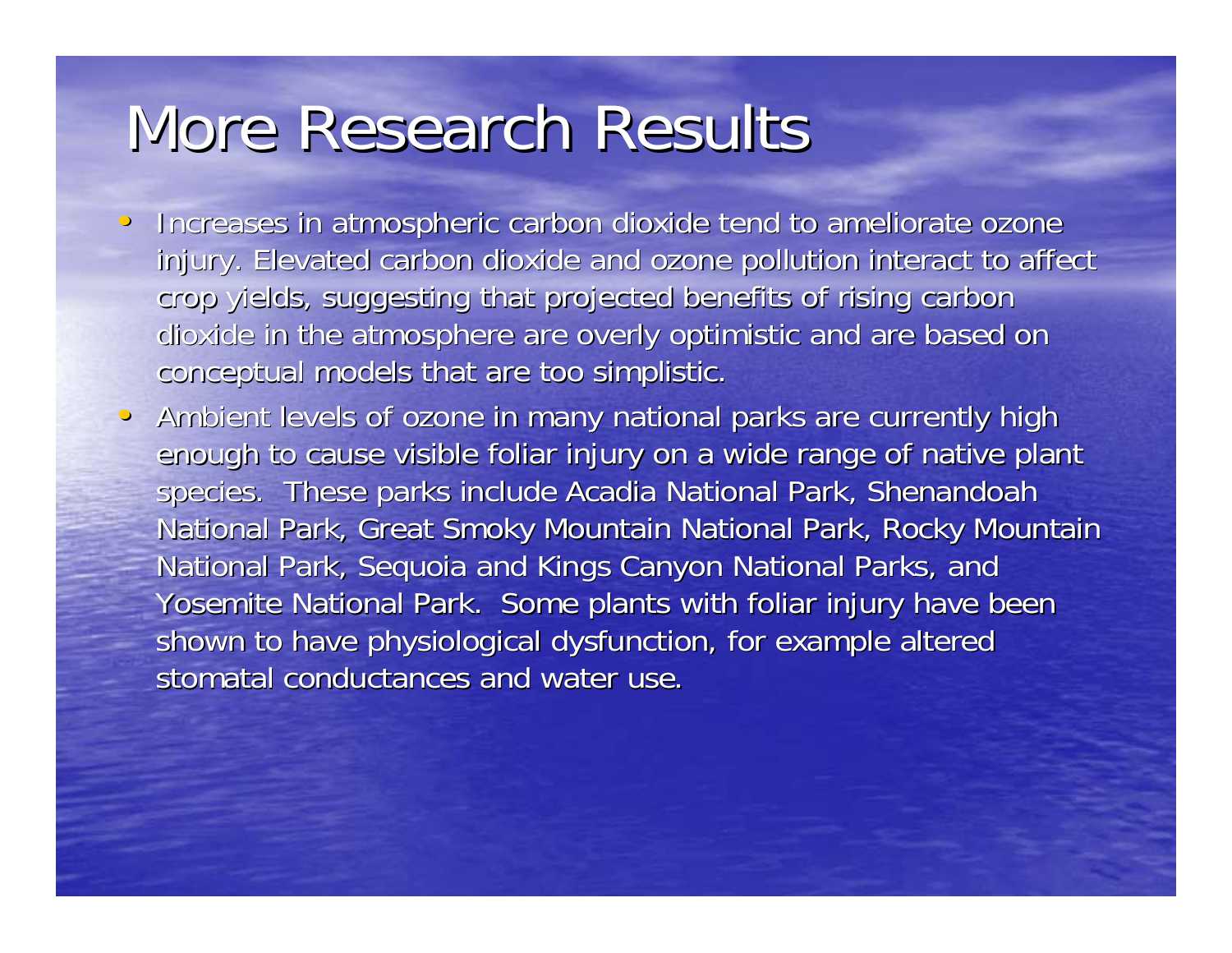# Agroecosytem Response

- $\hspace{.1cm}$   $\hspace{.1cm}$ The quantitative evidence linking specific ozone concentrations to specific vegetation effects — $-$  especially at the complex ecosystem  $\overline{\phantom{a}}$ level must continue to be characterized as having high uncertainties due to the lack of data for verification of those relationships. (CASAC 2006).
- To a large extent, this is an unavoidable consequence of the inherent complexities of ecosystem structure and function, interactions among biotic and abiotic stressors and stimuli, variability among species and genotype, detoxification and compensatory mechanisms. • Nevertheless, the compelling weight of evidence results from the convergence of results from many various and disparate assessment methods including chamber and free air exposure, crop yield and tree seedling biomass experimental studies, foliar injury data from biomonitoring plots, and modeled mature tree growth.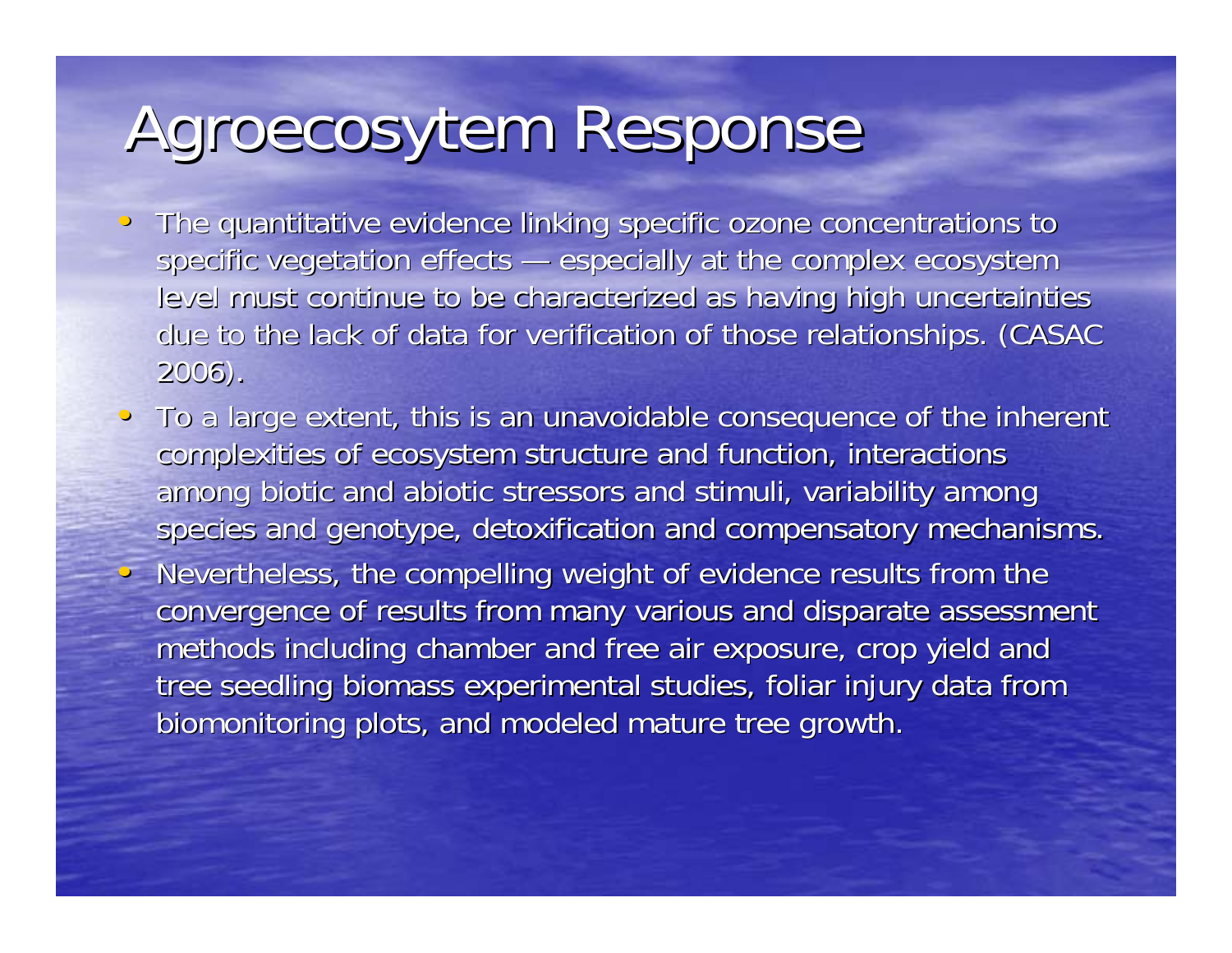## CASAC Recommendation

**• CASAC unanimously agrees that it is not appropriate to** try to protect vegetation from the substantial, known or anticipated, direct and/or indirect, adverse effects of ambient ozone by continuing to promulgate identical primary and secondary standards for ozone. Moreover, the members of the Committee and a substantial majority of the Ozone Panel agrees with EPA staff conclusions and encourages the Administrator to establish an alternative cumulative secondary standard for ozone and related photochemical oxidants that is distinctly different in averaging time, form and level from the currently existing or potentially revised 8-hour primary standard. (CASAC, 2006 http://www.epa.gov/sab/pdf/casac-07-001.pdf)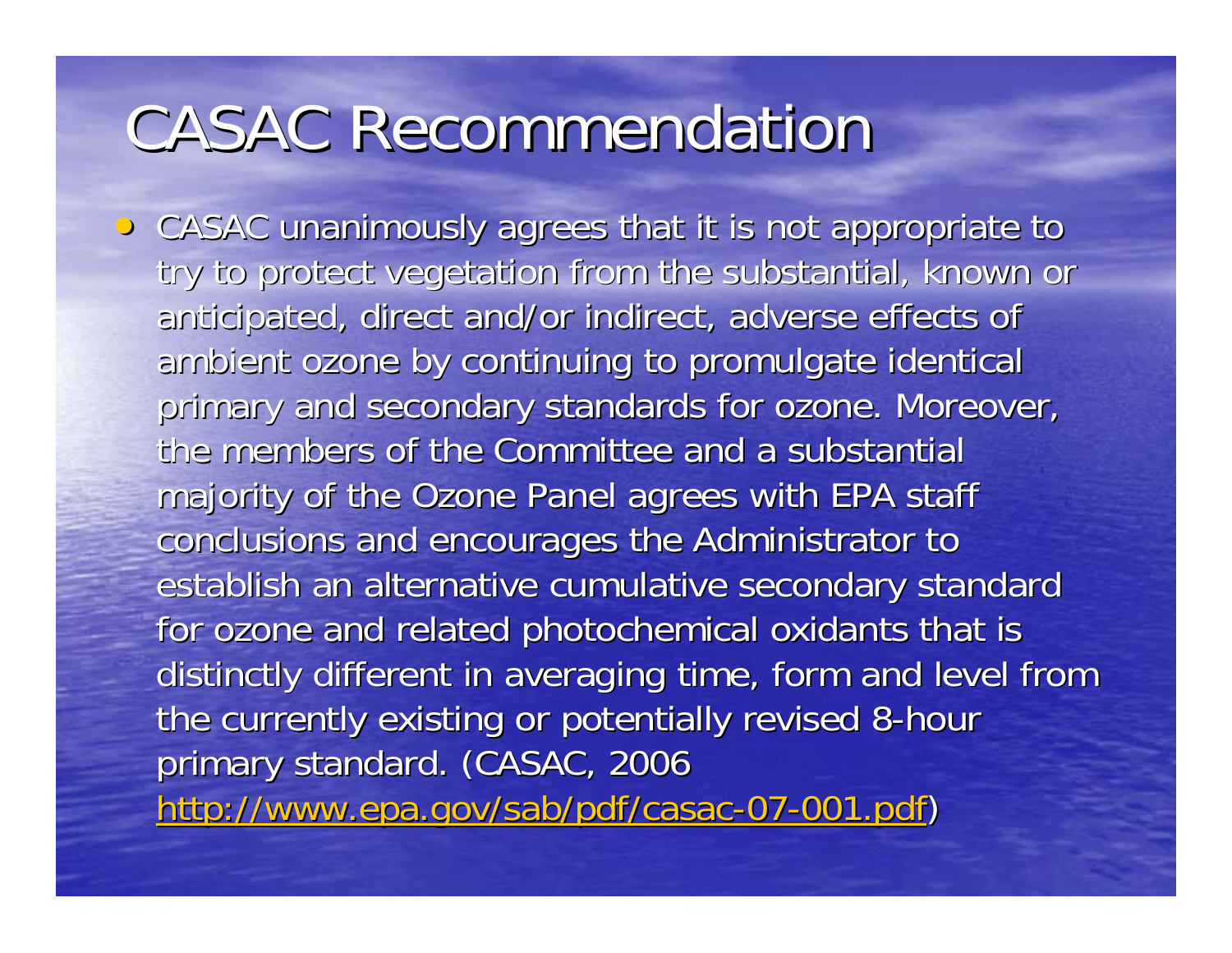# Economic Impact Economic Impact

- Although the actual economic costs of ozone-induced crop losses are difficult to assess, the total benefits resulting from various regulatory scenarios, mostly involving reductions of current ambient levels, range from about 0.1 to 2.5 \$billion (1980 US dollars) in the U.S.
- The U.S. EPA 1996 ozone criteria document estimated national level losses to major crops to be in excess of 1 \$billion (1990 US dollars). Other studies estimate benefits of 2 –- 3.3 \$billion in the U.S. by eliminating ozone precursors from motor vehicle emissions.
- Due to the non-linear shape of many crop-ozone doseresponse curves, we might expect a disproportionately larger effect for each unit increase in global average ozone concentrations.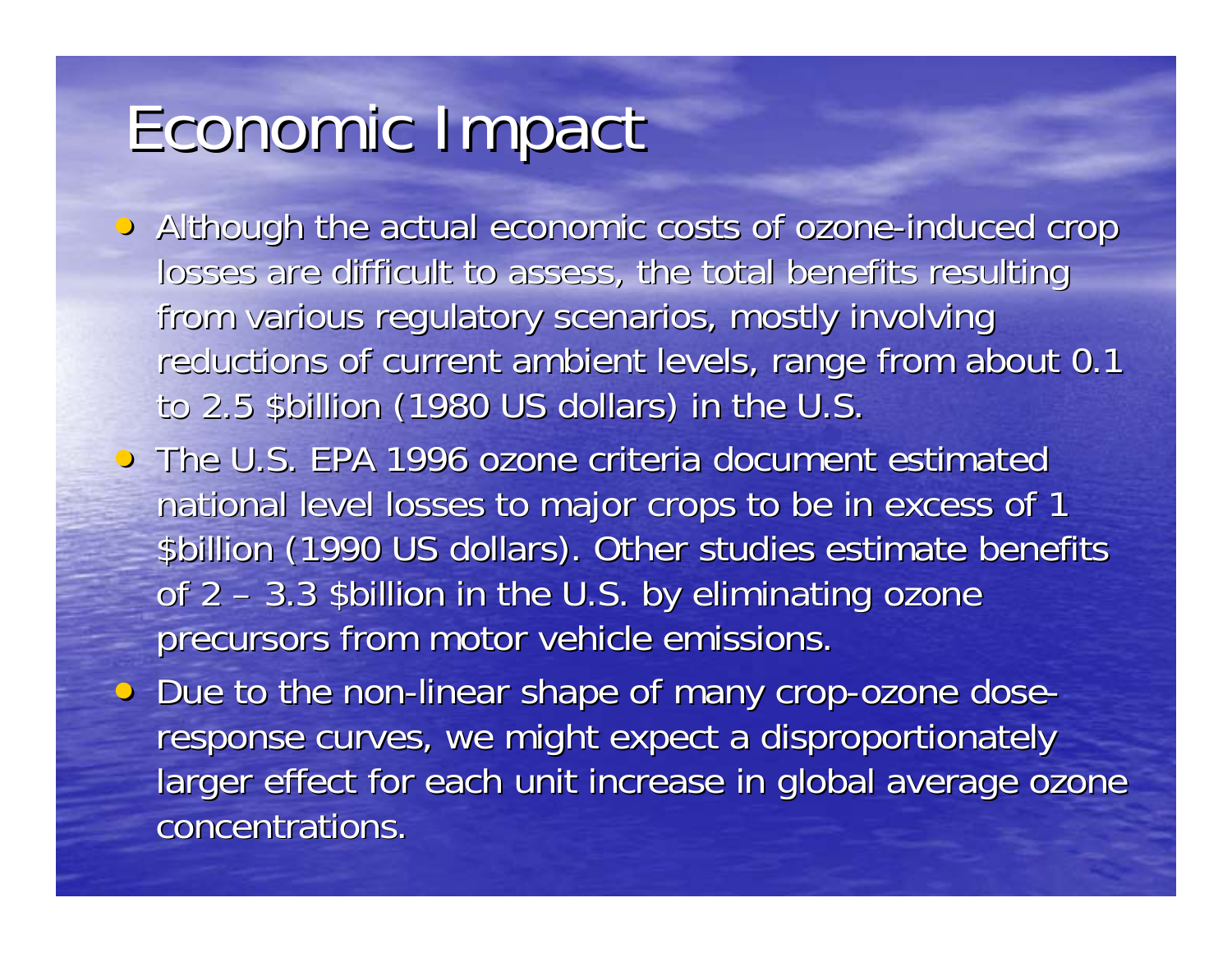# **Future Direction**

• Plant varieties can be bred to tolerate increased ozone, so genetics may provide an answer to the problem in the form of ozone-tolerant crops should worse case scenarios come to pass. We have demonstrated cultivar variation in ozone sensitivity for a number of crops, evidence that genetic approaches can be employed to develop new varieties with improved ozone tolerance.